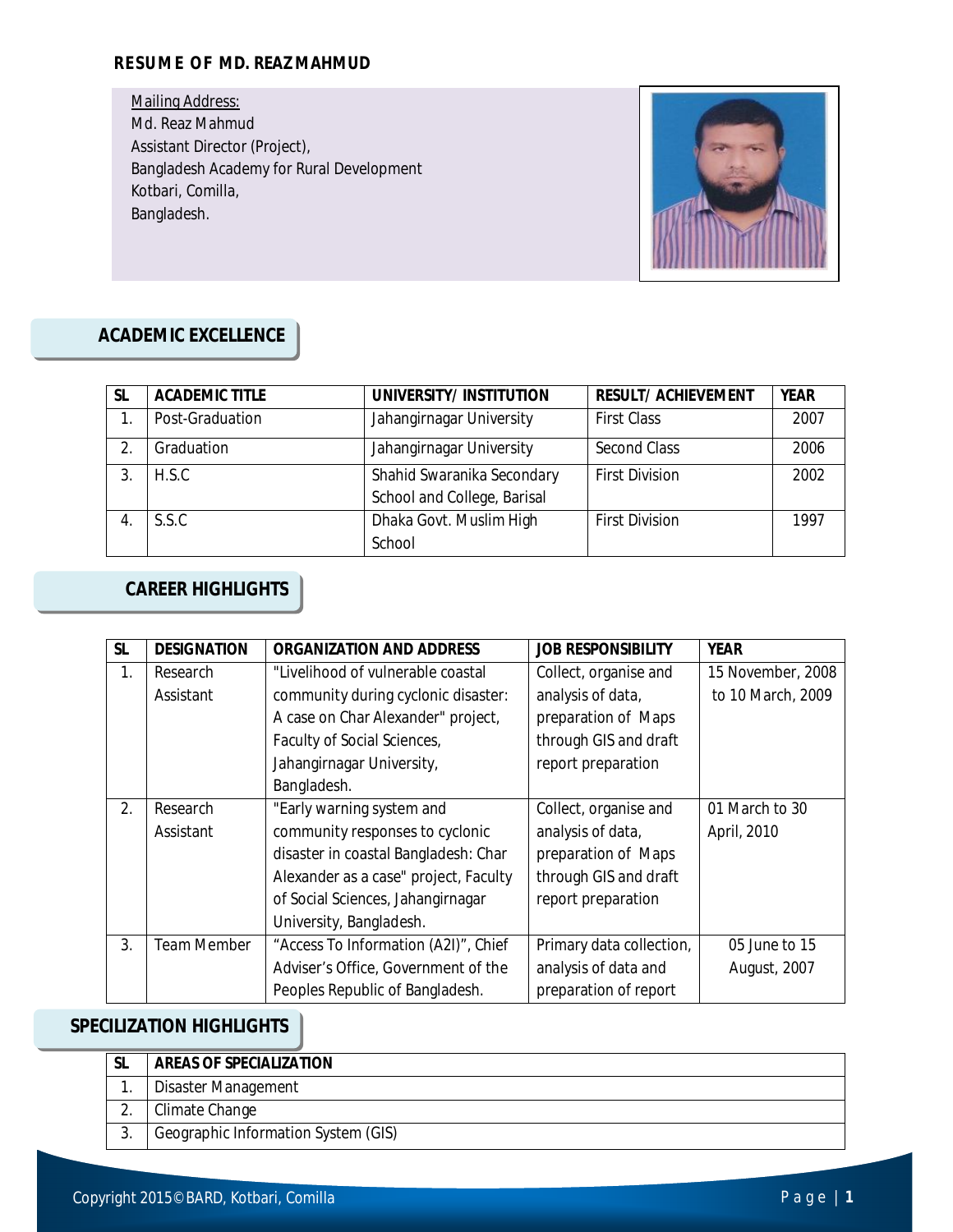#### **RESUME OF MD. REAZ MAHMUD**

**Mailing Address:** Md. Reaz Mahmud Assistant Director (Project), Bangladesh Academy for Rural Development Kotbari, Comilla, Bangladesh.



## **PUBLICATION HIGHLIGHTS**

| <b>SL</b> | <b>TYPES OF PUBLICATION</b>    | <b>NUMBER</b> | <b>REMARKS</b>     |
|-----------|--------------------------------|---------------|--------------------|
| 1.        | <b>Books/ Research Reports</b> | ۰             |                    |
|           |                                |               |                    |
|           | Journal Article                | 01            | Bangla Journal of  |
|           | (home and abroad)              |               | Bangladesh Academy |
|           |                                |               | for Rural          |
|           |                                |               | Development        |

## **TRAINING**

| <b>SL</b> | <b>TRAINING TITLE</b>             | <b>ORGANIZATION</b>                   | <b>LOCATION</b>   | <b>YEAR</b> |
|-----------|-----------------------------------|---------------------------------------|-------------------|-------------|
| 1.        | <b>Environment and Disaster</b>   | Bangladesh Public                     | Saver, Dhaka,     | 2012        |
|           | Management                        | <b>Administration Training Centre</b> | Bangladesh        |             |
|           |                                   | (BPATC)                               |                   |             |
| 2.        | Development Project Planning      | Bangladesh Academy for Rural          | Kotbari, Comilla, | 2013        |
|           | and Management                    | Development (BARD)                    | Bangladesh        |             |
| 3.        | Research Methodology for          | Bangladesh Academy for Rural          | Kotbari, Comilla, | 2014        |
|           | <b>Social Science Researchers</b> | Development (BARD)                    | Bangladesh        |             |
|           |                                   |                                       |                   |             |
| 4.        | Climate Change Issues and Its     | Bangladesh Academy for Rural          | Kotbari, Comilla, | 2014        |
|           | Adaptation                        | Development (BARD)                    | Bangladesh        |             |
| 5.        | Data Science for Social Science   | Bangladesh Academy for Rural          | Kotbari, Comilla, | 2015        |
|           | Research                          | Development (BARD)                    | Bangladesh        |             |
| 6.        | Preparation of Development        | Bangladesh Academy for Rural          | Kotbari, Comilla, | 2015        |
|           | Project Proposal                  | Development (BARD)                    | Bangladesh        |             |
| 7.        | Planning and Project              | National Academy for Planning         | Dhaka, Bangladesh | 2015        |
|           | Management                        | and Development (NAPD)                |                   |             |